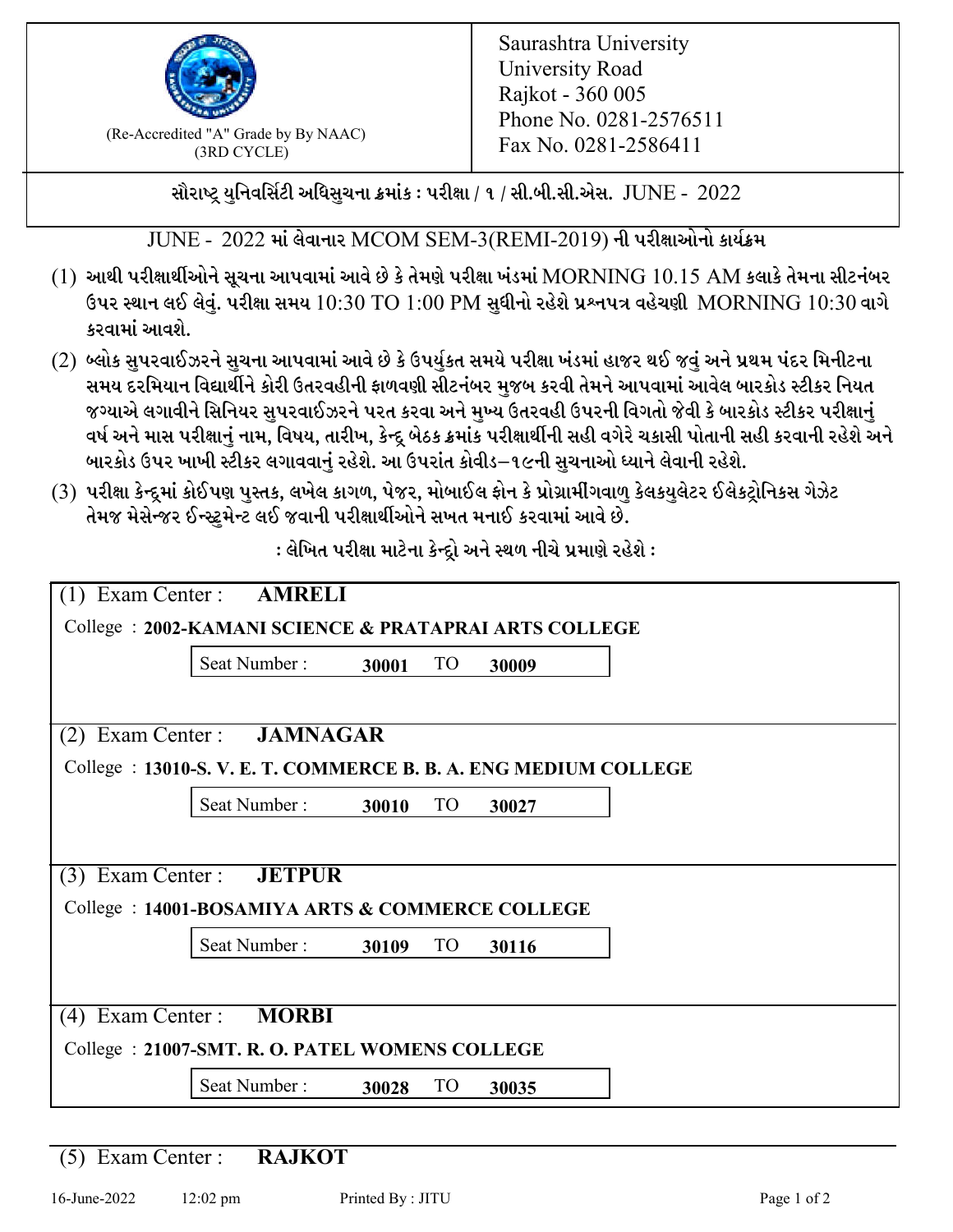## MCOM SEM-3(REMI-2019) June-2022 **SAURASHTRA UNIVERSITY**

University Time Table

| Academic Year: 2021-2022<br>Date & Day | Subject Name                                                                                                        | Paper Code<br>(Faculty-Course Code) |  |
|----------------------------------------|---------------------------------------------------------------------------------------------------------------------|-------------------------------------|--|
| Thursday                               | RESEARCH APPLICATION<br>(Time : 10:30:00AM To 01:00:00PM)                                                           | 19080002030100                      |  |
| 17/06/2022<br>Friday                   | CORE : 0022023002 - ADVANCED<br>CORPORATE ACCOUNTING<br>(Time: 10:30:00AM To 01:00:00PM)<br>----------------------- | 19080002030200                      |  |
| 18/06/2022<br>Saturday                 | ELECTIVE : 0022023003 - ADVANCED<br>COST ACCOUNTING<br>(Time: 10:30:00AM To 01:00:00PM)                             | 19080002030301                      |  |
|                                        | ELECTIVE : 0022023009 - INTEGRATED<br>MARKETING COMMUNICATIONS<br>(Time: 10:30:00AM To 01:00:00PM)                  | 19080002030303                      |  |
| 20/06/2022<br>Monday                   | ELECTIVE : 0022023004 - ADVANCED<br>COST & FINANCIAL ACCOUNTING<br>(Time: 10:30:00AM To 01:00:00PM)                 | 19080002030401                      |  |
|                                        | ELECTIVE : 0022023010 - SERVICE<br>MARKETING<br>(Time: 10:30:00AM To 01:00:00PM)                                    | 19080002030403                      |  |
| 21/06/2022<br>Tuesday                  | ELECTIVE : 0022023005 - ADVANCED<br>MANAGEMENT ACCOUNTING<br>(Time: 10:30:00AM To 01:00:00PM)                       | 19080002030501                      |  |
|                                        | ELECTIVE : 0022023008 - STRATEGIC<br>FINANCIAL MANAGEMENT<br>(Time: 10:30:00AM To 01:00:00PM)                       | 19080002030502                      |  |
|                                        | ELECTIVE : 0022023011 - SUPPLY<br>CHAIN MANAGEMENT & LOGISTICS<br>(Time: 10:30:00AM To 01:00:00PM)                  | 19080002030503                      |  |
|                                        | ELECTIVE : 0022023017 - ADVANCED<br>BUSINESS STATISTICS - 3<br>(Time: 10:30:00AM To 01:00:00PM)                     | 19080002030505                      |  |